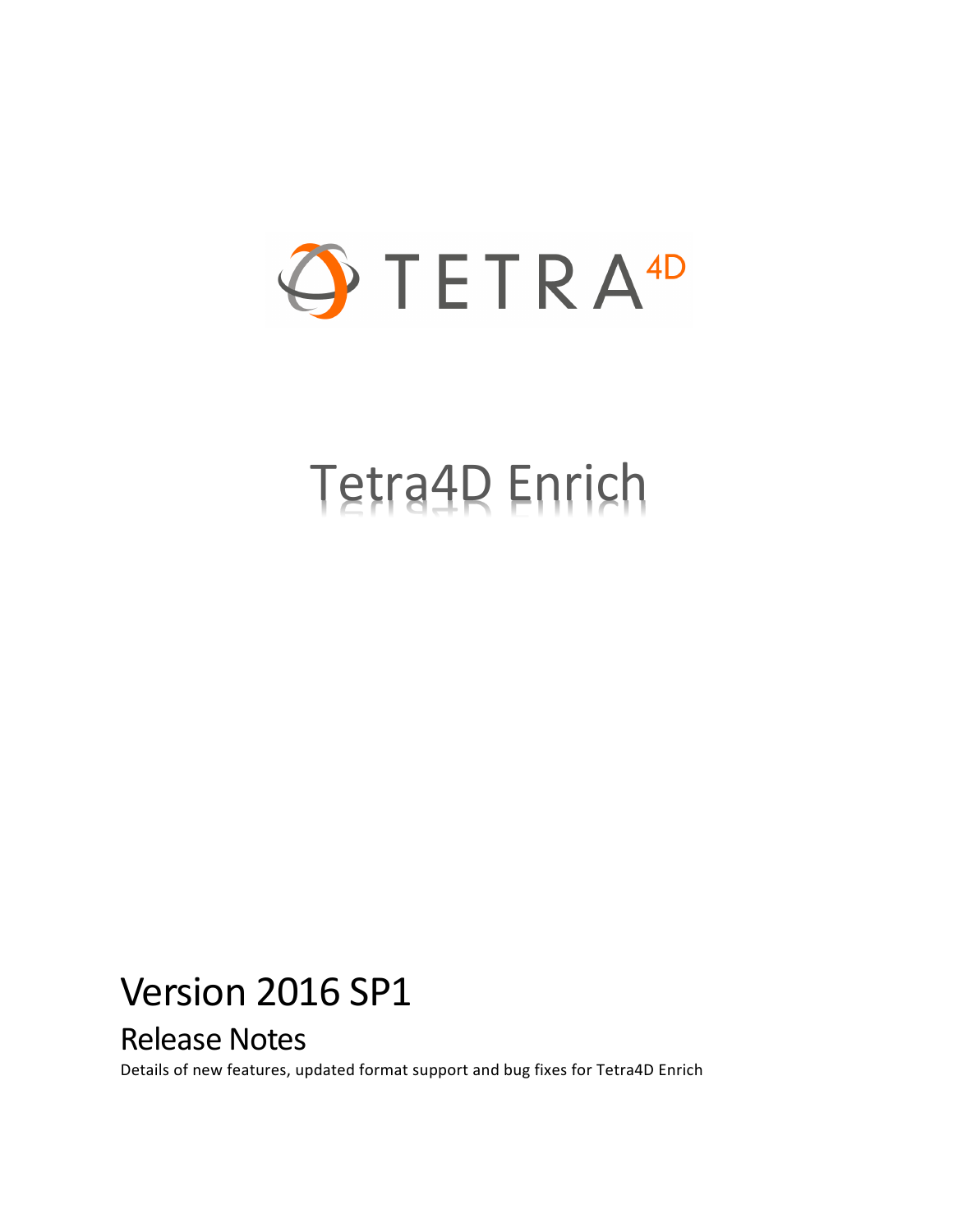## **Table of Contents**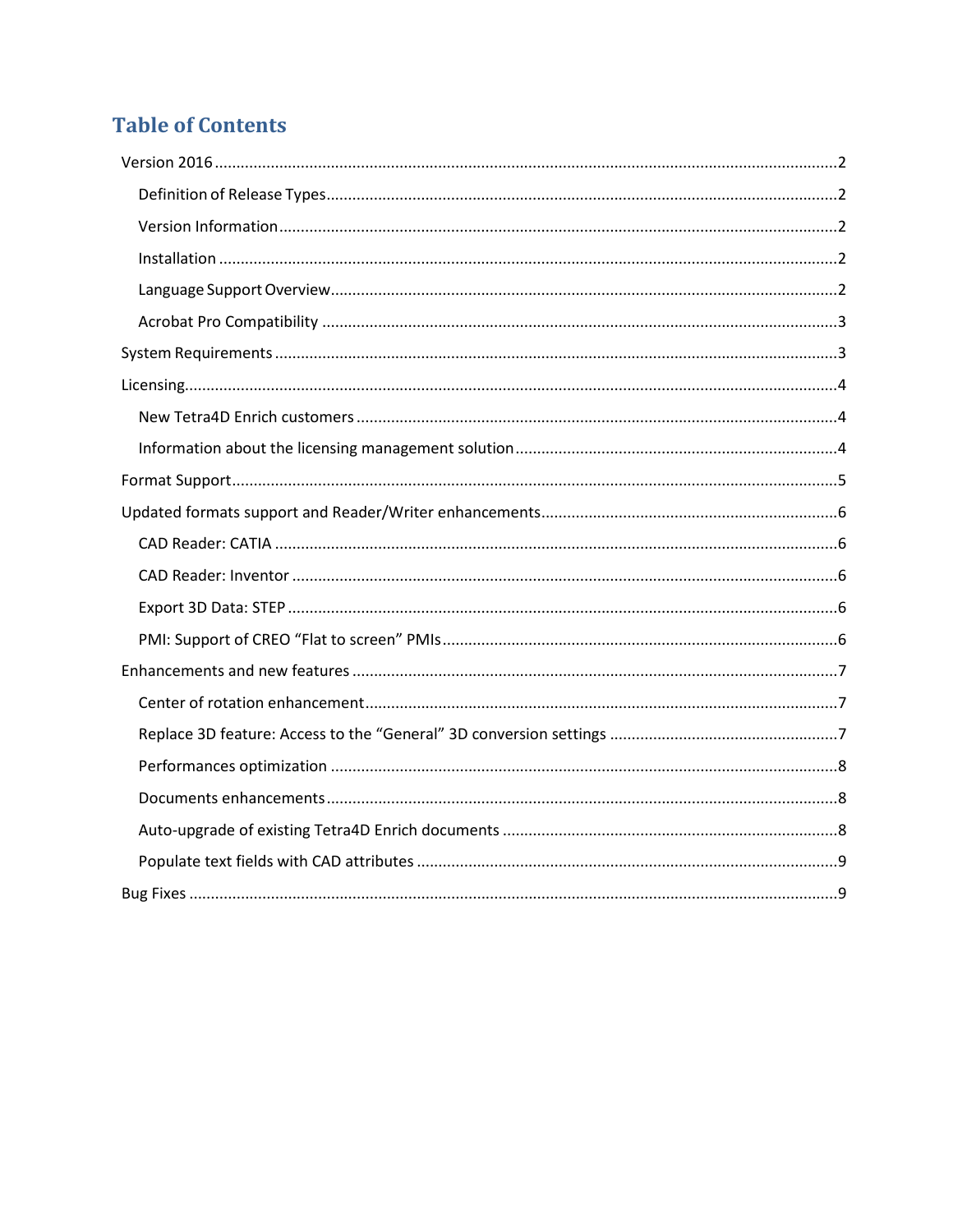## <span id="page-2-0"></span>**Version 2016**

#### <span id="page-2-1"></span>**Definition of Release Types**

We define each release type as follows:

- **Major release**: A major release associated with an incremented release number (e.g. 2016) and an approximate 12 month product cycle.
- **Minor release**: An update betweenmajorreleasesthat may include support for new file formats, new versions of currently supported formats, and bug fixes. These updates are Service Pack (SP), and are defined with an additional incremented number put aside the major release information (e.g. 2016.1 for the first Service pack of release 2016)
- **Out of cycle patch**: An unscheduled update. These contain few functional updates with the intention to limit impact.

#### <span id="page-2-2"></span>**Version Information**

| <b>Item</b>           | <b>Version Number</b> |
|-----------------------|-----------------------|
| <b>Tetra4D Enrich</b> | 12016.1.x             |

Notice that the third number is used to differentiate builds of the software, and may not be continuous.

#### <span id="page-2-3"></span>**Installation**

This version can be installed over any prior installation of Tetra4D Enrich. For more installation information, please refer to the Tetra4D Enrich [Installation Guide](http://www.tetra4d.com/documentation/) or visit our [support page.](http://www.tetra4d.com/support/)

#### <span id="page-2-4"></span>**Language Support Overview**

Tetra4D Enrich provides support for multiple languages as noted in the table below. However, the language used is controlled by the local Adobe® Acrobat® installation. If there is a Tetra4D Enrich language option that matches the Acrobat installation, then that language is used; if not, Tetra4D Enrich defaults to English.

Tier 1 and Tier 2 are as defined by Adobe Systems.

| <b>Tier</b> | <b>Tetra4D Enrich Supported Languages</b>      |  |  |
|-------------|------------------------------------------------|--|--|
| Tier 1      | English, French, German, Japanese              |  |  |
| Tier 2      | Brazilian Portuguese, Italian, Korean, Spanish |  |  |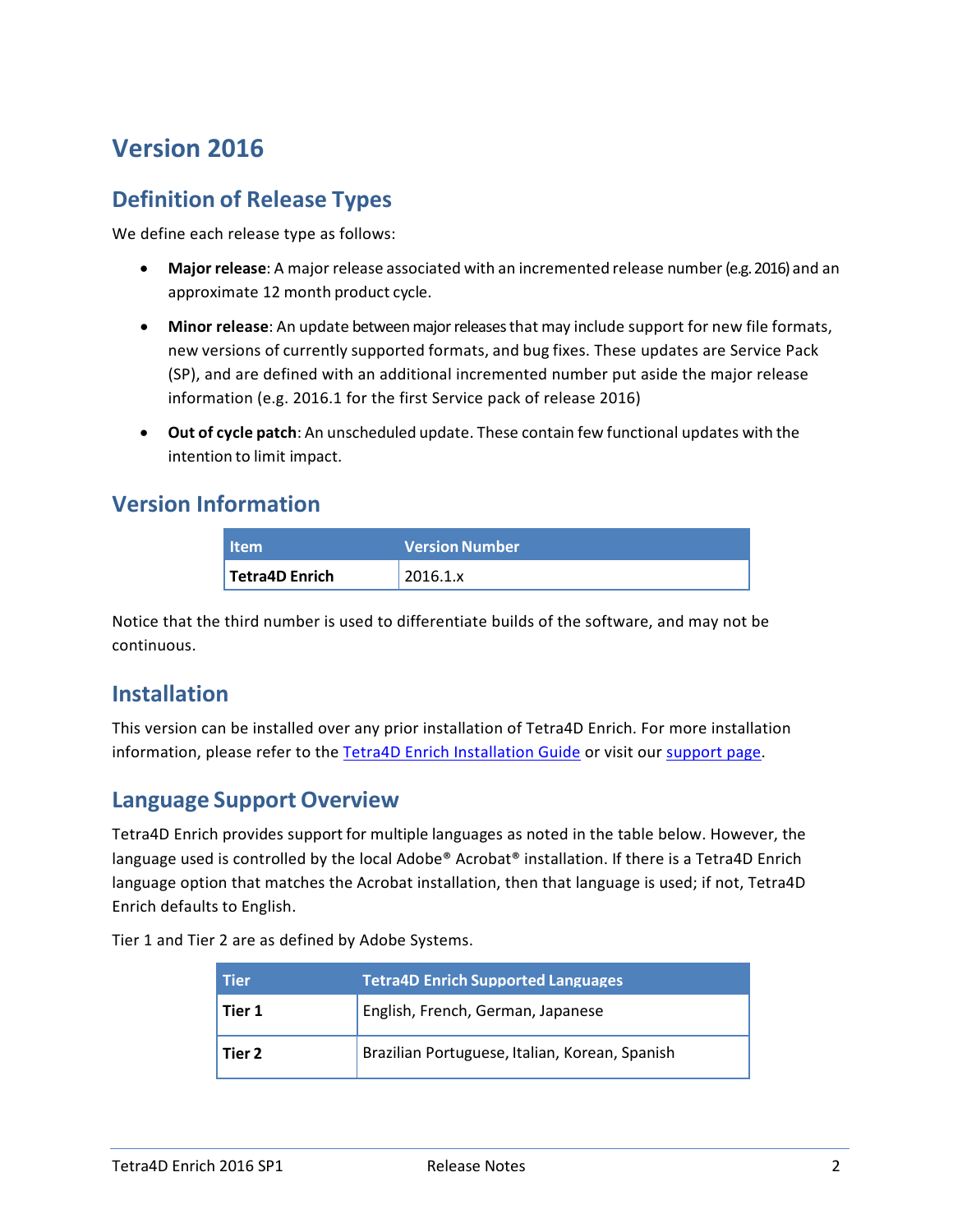## <span id="page-3-0"></span>**Acrobat Pro Compatibility**

The Tetra4D Enrich is a plug-in for Adobe Acrobat Pro. The following table provides information about tested version compatibility. Note that older versions of Tetra4D Enrich may work with newer Acrobat Pro releases, even if compatibility is not explicitly mentioned here.

| Tetra4D Enrich | <b>Compatible Acrobat Pro XI/DC Versions</b> |                                                                               |  |
|----------------|----------------------------------------------|-------------------------------------------------------------------------------|--|
| 2016           | Acrobat DC: 2015.000.00000                   | - to 2015.006.30198 (classic track)<br>- to 2015.017.20050 (Continuous track) |  |
|                | Acrobat 11.0.0 to 11.0.17                    |                                                                               |  |

## <span id="page-3-1"></span>**System Requirements**

Please refer to the [Tetra4D Enrich Installation Guide](http://www.tetra4d.com/documentation/) to access to the system requirements.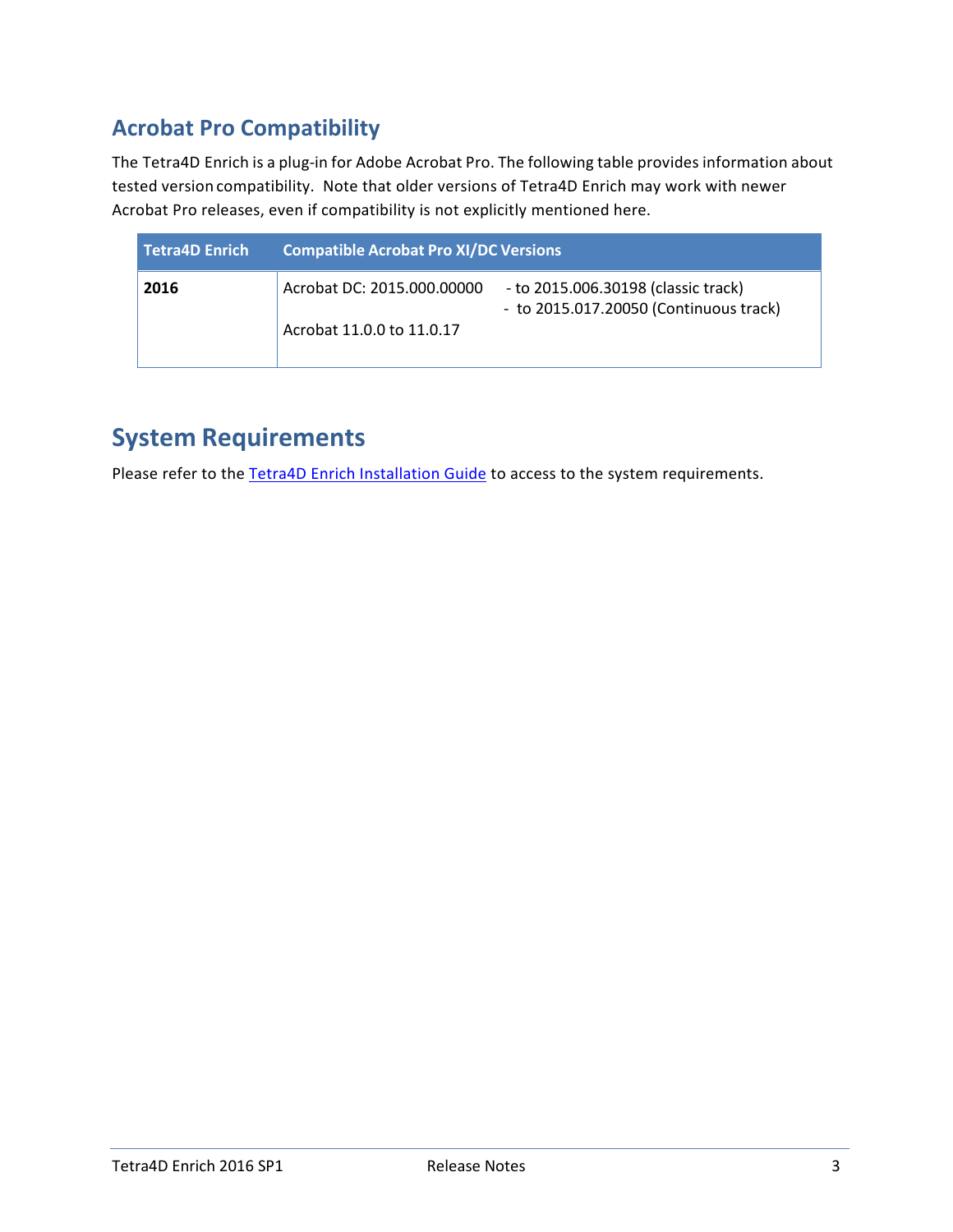## <span id="page-4-0"></span>**Licensing**

#### <span id="page-4-1"></span>**New Tetra4D Enrich customers**

You should automatically receive information to retrieve your serial number for **Tetra4D Enrich 2016,**  in an email from tetra4d.com.

Please carefully read the [Tetra4D Enrich Installation Guide](http://www.tetra4d.com/documentation/) for instructions on how to activate your licenses.

Note: Tetra4D Enrich will run in trial mode for 28 days after completing the installation, providing you with the ability to use the product temporarily without a serial number.

You will have full functionality of the software during the trial period. If you experience any problem during the installation and activation process, please contact support by visiting our [support page.](http://www.tetra4d.com/support/)

#### <span id="page-4-2"></span>**Information about the licensing management solution**

The licensing management solution for **Tetra4D Enrich 2016** offers flexibility and autonomy to customers, allowing users to manage their licenses:

- Licensing Tetra4D Enrich can be done directly by customers, without requiring customers to contact Tetra4D support
- Online and offline activations are supported
	- $\circ$  Online activation requires a few actions and is fully performed within the product (no support request, no email communication)
	- $\circ$  In case of offline activation, information to activate the seat has to be communicated through email via submitting a support ticket.
- Activation / deactivation is enabled making it possible to transfer a license from one system to another
	- $\circ$  In cases where a system / license is no longer used and has to be transferred to another system
	- $\circ$  The transfer can be performed directly by the customer via the [customer portal.](https://system.netsuite.com/core/media/media.nl?id=1512340&c=1268810&h=7381c1353a387fc86a78&_xt=.html)

Note:

- o The transfer of a license has to be occasional, and is only allowed in case of:
- o Computer crash
- o Computer change

The Tetra4D support team is available to answer any questions and to assist whenever needed. To receive assistance from the support team, please contact support by visiting our [support page.](http://www.tetra4d.com/support/)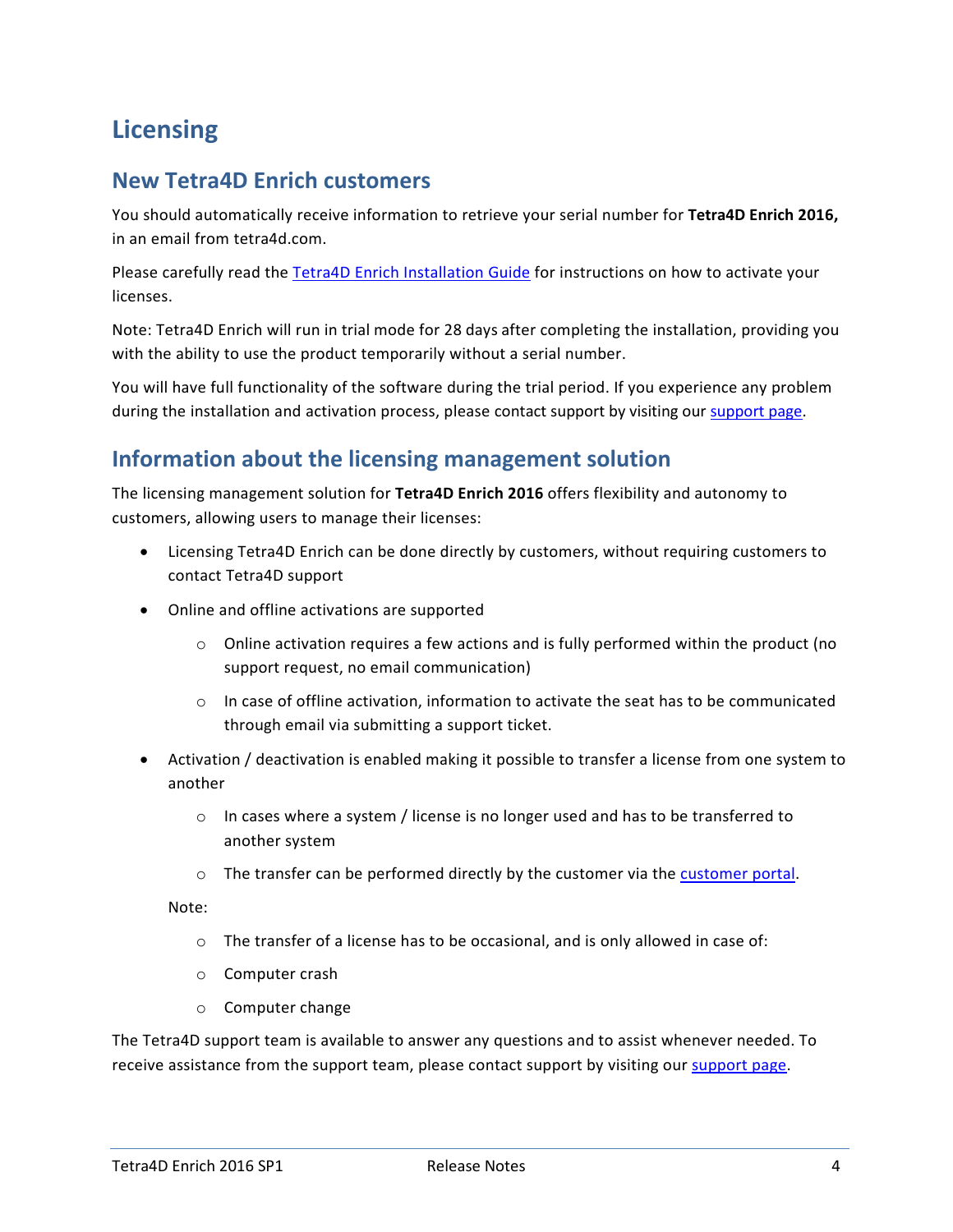## <span id="page-5-0"></span>**Format Support**

This release supports reading the following 3D file formats:

| <b>Format</b>                            | <b>Version</b>                      | <b>Extensions</b>                                 |
|------------------------------------------|-------------------------------------|---------------------------------------------------|
| <b>ACIS (SAT)</b>                        | Up to v23.0                         | SAT, SAB                                          |
| <b>Autodesk Inventor</b>                 | Up to 2017                          | IPT, IAM                                          |
| <b>CATIA V4</b>                          | Up to 4.2.5                         | MODEL, SESSION, DLV, EXP                          |
| <b>CATIA V5</b>                          | R4 to V5-6R2016                     | CATDrawing, CATPart,<br>CATProduct, CATShape, CGR |
| <b>CATIA V6</b>                          | 2011 to 2013                        | 3DXML                                             |
| I-deas                                   | Up to 13.x (NX 5), NX I-deas 6      | MF1, ARC, UNV, PKG                                |
| <b>IGES</b>                              | 5.1, 5.2, 5.3                       | IGS, IGES                                         |
| <b>Industry Foundation Classes (IFC)</b> | IFC2x Editions 2, 3 and 4           | IFC, IFCZIP                                       |
| JT                                       | Up to version 10.0                  | <b>JT</b>                                         |
| Parasolid (X_T)                          | Up to v27.0                         | X_B, X_T, XMT, XMT_TXT                            |
| <b>PRC</b>                               | <b>All Versions</b>                 | <b>PRC</b>                                        |
| <b>PTC Creo</b>                          | Elements/Pro 5.0<br>Parametric 3.0  | ASM, NEU, PRT, XAS, XPR                           |
| <b>PTC Pro/Engineer</b>                  | Up to Wildfire 5                    | ASM, NEU, PRT, XAS, XPR                           |
| Rhino                                    | 4, 5                                | 3DM                                               |
| <b>Siemens PLM Software NX</b>           | Unigraphics V11.0 to NX 10          | <b>PRT</b>                                        |
| <b>Solid Edge</b>                        | $V19 - 20$ , $ST - ST8$             | ASM, PAR, PWD, PSM                                |
| <b>SolidWorks</b>                        | Up to 2016                          | SLDASM, SLDPRT                                    |
| <b>STEP</b>                              | AP 203 E1/E2, AP 214, AP 242        | STP, STEP, STP.Z                                  |
| <b>Stereo Lithography (STL)</b>          | <b>All Versions</b>                 | <b>STL</b>                                        |
| Universal 3D (U3D)                       | ECMA-363 ( $1st$ to $3rd$ editions) | U3D                                               |
| <b>VDA-FS</b>                            | Version 1.0 and 2.0                 | <b>VDA</b>                                        |
| <b>VRML</b>                              | V1.0 and V2.0                       | WRL, VRML                                         |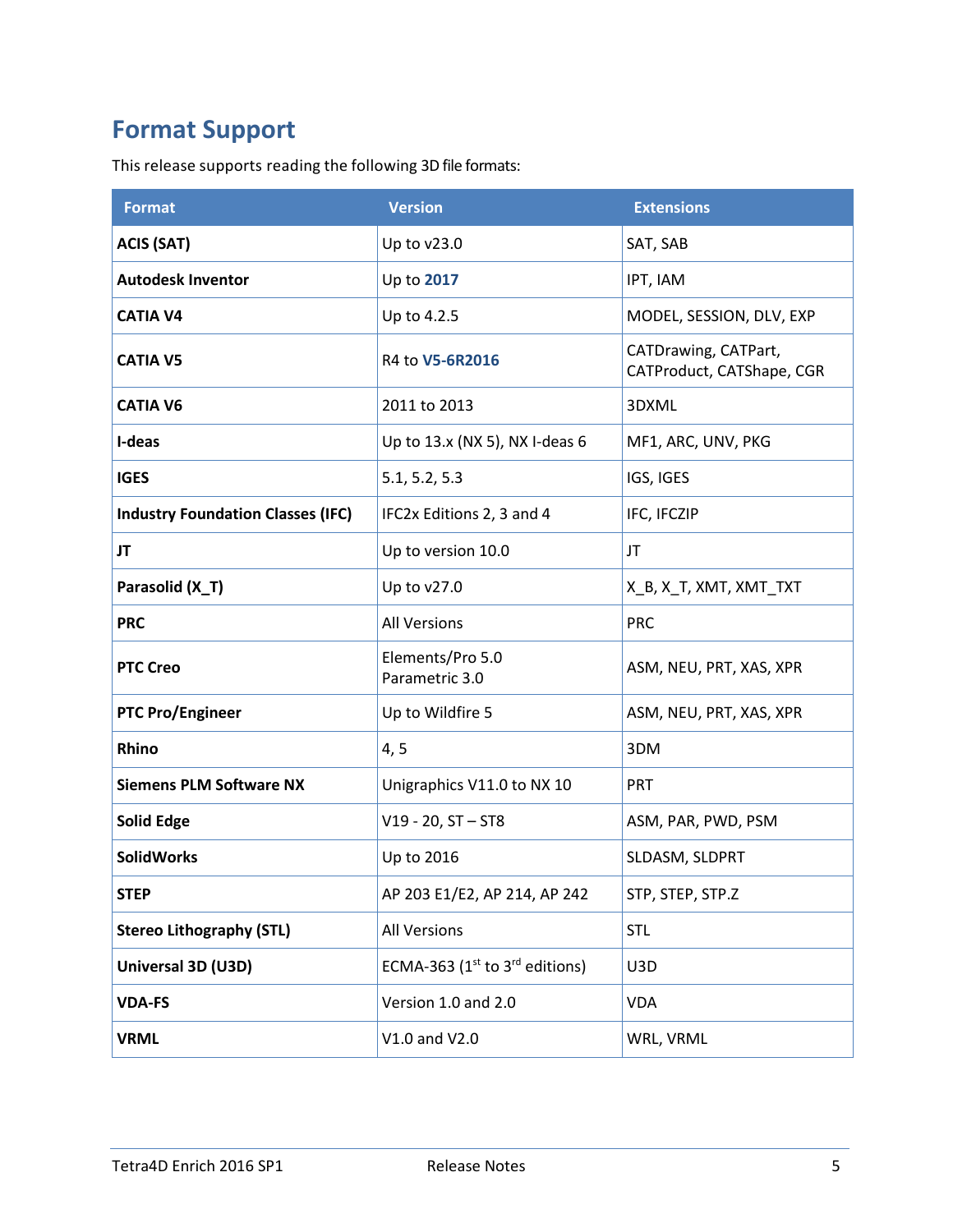## <span id="page-6-0"></span>**Updated formats support and Reader/Writer enhancements**

This section presents the CAD Readers and Writers with related enhancements for the 2016 SP1 Tetra4D Enrich release.

#### <span id="page-6-1"></span>**CAD Reader: CATIA**

• **Support for CATIA V5-6R2016**

#### <span id="page-6-2"></span>**CAD Reader: Inventor**

• **Support for Inventor 2017**

#### <span id="page-6-3"></span>**Export 3D Data: STEP**

#### • **Support for STEP AP242**

In addition to the existing support of the STEP AP203 and STEP AP214 standards; Tetra4D Enrich now supports the export to STEP AP242 standard.

Along with this new STEP standard support, the following information can be exported:

- o **Write 3D Attributes**
	- o This option enables the export of attributes linked to the 3D model.

#### o **Write 3D PMI**

- o This option enables the export of PMI linked to the 3D model.
- o In the STEP file, PMI is described as graphic information.

| ×<br><b>STEP Settings</b> |           |  |
|---------------------------|-----------|--|
| <b>STEP Standard:</b>     | AP 242    |  |
| Save Faceted to:          | Faceted   |  |
| Save Analytics to:        | Analytics |  |
| Use short names           |           |  |
| √ Write 3D Attributes     |           |  |
| √ Write 3D PMI            |           |  |
| ок                        | Cancel    |  |

## <span id="page-6-4"></span>**PMI: Support of CREO "Flat to screen" PMIs**

The CREO specific "flat to screen" PMIs are supported.

These PMIs are flat to screen and their position is fixed, independently of the orientation and zoom of the 3D model.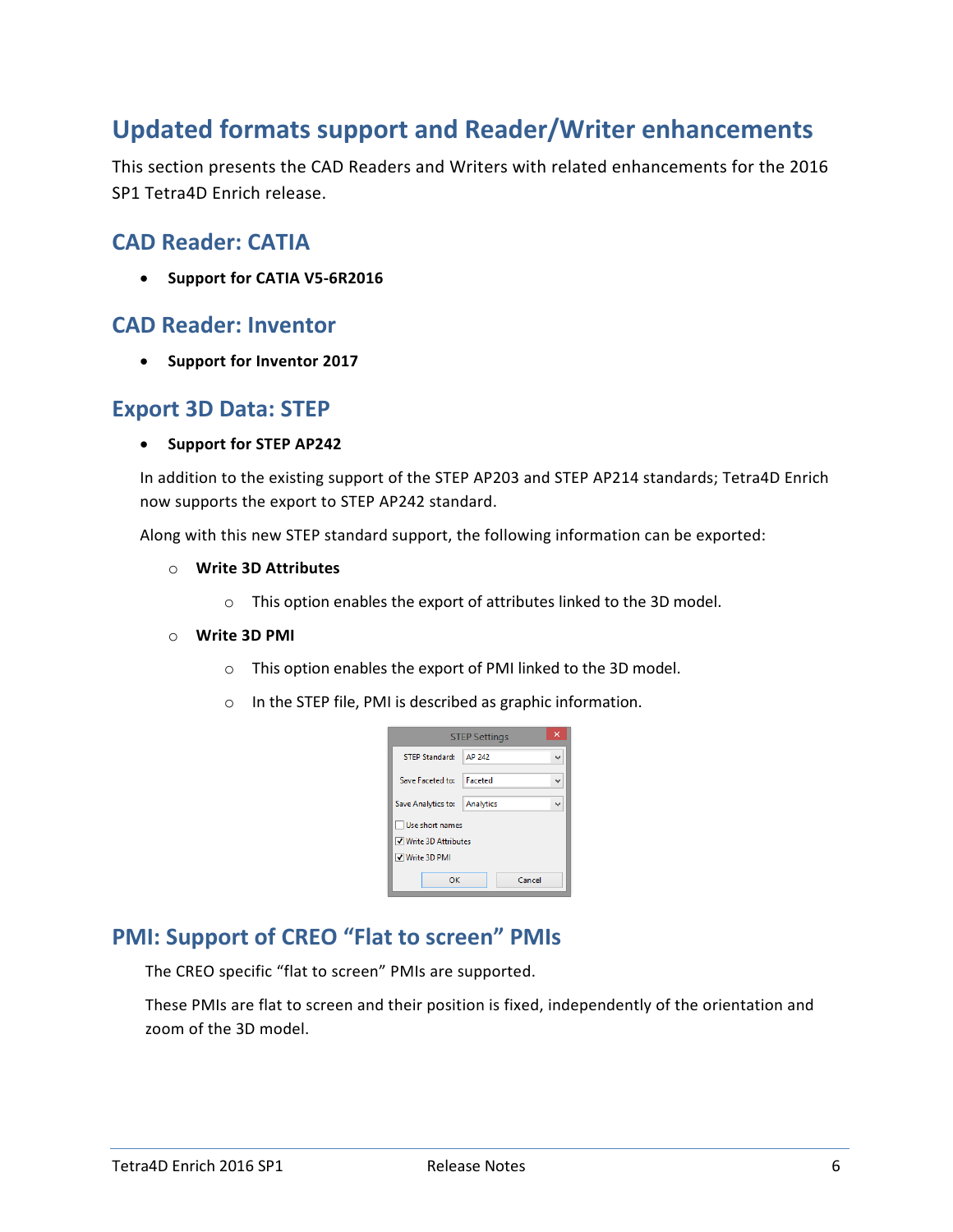## <span id="page-7-0"></span>**Enhancements and new features**

This section presents the new features and enhancements released with this new version of Tetra4D Enrich.

#### <span id="page-7-1"></span>**Center of rotation enhancement**

The calculation of the center of rotation for the views that are read from the native CAD files has been enhanced in order to improve the user experience when interacting with the 3D model.

#### <span id="page-7-2"></span>**Replace 3D feature: Access to the "General" 3D conversion settings**

In addition to the tab "Import" and "Optimize", the "general" tab is accessible within the 3D Conversion Settings dialog.

Therefore, all the "General" parameters can be modified when using the Replace 3D feature.

| General<br>Import   Optimize                              |                              |
|-----------------------------------------------------------|------------------------------|
| <b>Display</b>                                            |                              |
| Default Background Color:                                 |                              |
| Default Lighting:                                         | <b>Lights from File</b><br>v |
| <b>Default Rendering Style:</b>                           | Solid<br>٧                   |
| <b>Default Animation Style:</b>                           | Loop<br>٧                    |
| Default View                                              |                              |
| Projection                                                | Perspective<br>$\checkmark$  |
| Orientation                                               | Acrobat<br>v                 |
| Navigation                                                |                              |
| Left, Top, Front, Right, Br v<br><b>Add Default Views</b> |                              |
| Show 3D toolbar by default                                | Open model tree by default   |
| <b>Default Script</b>                                     |                              |
| <none selected=""></none>                                 | Browse<br>Clear              |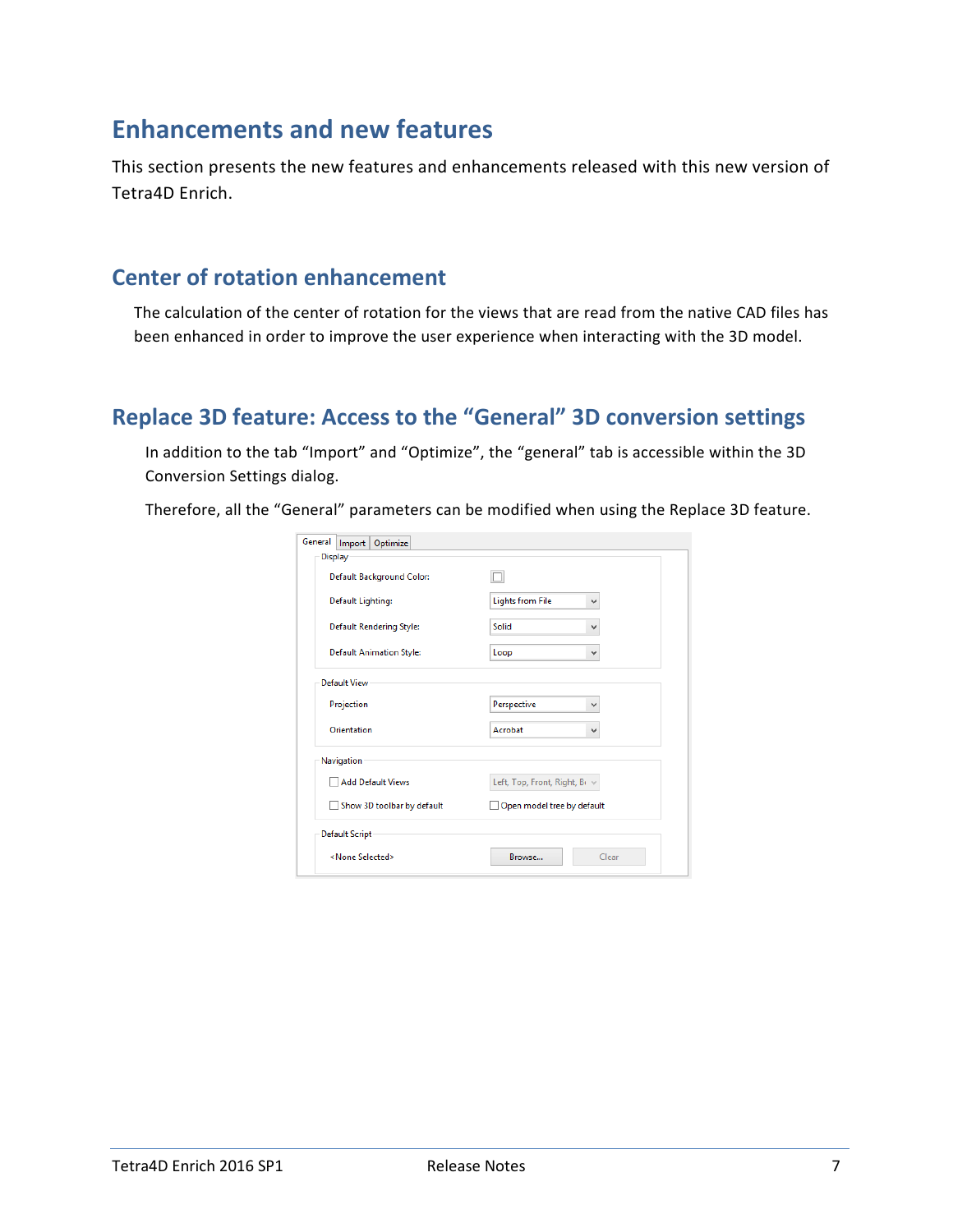#### <span id="page-8-0"></span>**Performances optimization**

• **Table**

Performance of table scroll has been improved

• **Isolate action**

Performance of Isolate action has been improved

• **Creation / Edition of Tetra4D Enrich items**

The creation of a new Tetra4D Enrich item, (Table, Carousel of views, actions), as well as the modification of an existing one no longer requires a deactivation/reactivation of the 3D annotation.

As a result, the creation process is more efficient and less time consuming, especially when working with large / complex models.

#### <span id="page-8-1"></span>**Documents enhancements**

#### • **Multiple documents**

Working with multiple Tetra4D Enrich documents in the same Acrobat session has been enhanced.

#### • **Multiple 3D annotations**

Working with Tetra4D Enrich in a PDF document having multiple 3D annotations in the same page or in different pages has been enhanced.

#### <span id="page-8-2"></span>**Auto-upgrade of existing Tetra4D Enrich documents**

Tetra4D Enrich documents created with a previous version of Tetra4D enrich are automatically upgraded when the Tetra4D Enrich items are modified in a newer version.

This enhancement enables users to benefit from the latest improvements (ie: optimization of performances) when an existing document is modified in a newer version.

Remark:

The Tetra4D Enrich version used to create the document or to modify it can be accessed using the top menu Tetra4D Enrich > About this document

It is not possible to modify an existing document with an older version than the one that was used to create or to modify it.